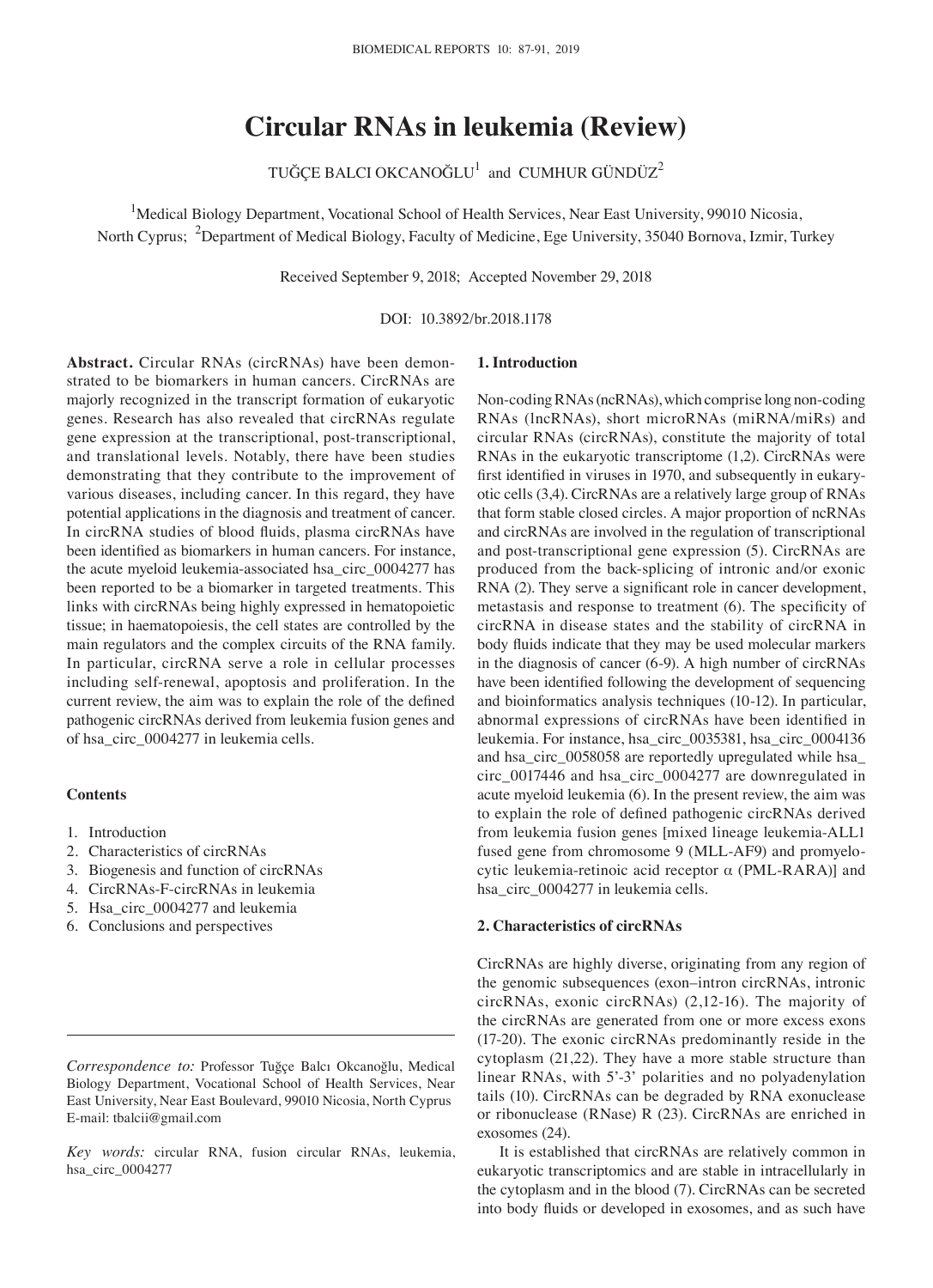emerged as major biomarkers for cancer diagnosis (8,24,25). It has been demonstrated that the expression of circRNA is specific, and that the molecules serve as miRNA sponges to regulate gene expression (5,26-28). CircRNAs may have biological activities by acting as miRNA sponges and/or by binding with RNA-binding proteins (RBPs) and translation peptides (5,24,29,30). In the study of cancer, an ongoing aim is to identify potential biomarkers that are differentially expressed between healthy and cancerous tissues. In this regard, there are studies indicating that circRNAs are associated with the initiation and development of cancer (31-33).

#### **3. Biogenesis and function of circRNAs**

CircRNAs are divided into three groups: Exonic circRNAs, intronic circRNAs and exon-intron circRNAs. Throughout the formation of all types of circRNAs, characteristic sequences are preserved. Sequences from the downstream and upstream regions enable the formation of mature circRNAs followingback-splicing by covalently linking in the reverse direction (34). While the effect of back-splicing is less significant for linear RNAs due to their durability and half-life, circRNAs are present in excess in cells (35). The first back‑splicing mechanism works due to complementary intron matches that serve a role in the formation of exonic circRNA (17). CircRNA may interact with other RNA molecules and DNA, including mRNA and lncRNA (36,37).

CircRNAs are associated with various diseases, including cancer in particular (31,38-40). It is established that there is an association between circRNA and miRNA in various cancers (30,31). CircRNAs act as miRNA sponges, RBP sponges and transcription and translation regulators. CircRNAs have important functions in the regulation of gene expression (5,14,41,42). Reportedly there is deregulation of the splicing mechanisms in acute myeloid leukemia (AML), leading to abnormalities in the expressed circRNAs in leukemia cells; in turn, the altered circRNAs can have functions in leukemogenesis (6).

It has been shown that circRNAs can bind to miRNA as RNA sponges, and by influencing miRNA activities, may increase gene expression and contribute to the development of tumours (5,43-45). In particular, it has been reported that circRNAs can increase or suppress the development of cancer genes associated with migration, differentiation, proliferation and carcinogenesis by suppressing miRNA species (46). For instance, among the first circRNAs to be identified, CiRS-7, contains an miR-7 binding site and acts as an miR-7 sponge, thus reducing the effect of miR-7 on its target mRNAs (47,48). Overexpression of ciRS-7 in colorectal cancer cells has been reported to eliminate the tumor suppressor function of miR-7 (49).Circ-ZNF609 is also a cancer-associated gene, being observed to inhibit proliferation in colorectal cancer cells (50).

# **4. CircRNAs‑F‑circRNAs in leukemia**

CircRNAs have been studied in hematopoietic malignancies in primary patient samples. In bone marrow from patients, Salzman *et al* (10) determined that hyperdiploid B-linage acute lymphoblastic leukemia (ALL) in childhood could rearrange chromosomal regions using an RNA‑seq method. Furthermore, they conducted research on the rearrangement in specialized genomic exon regions subject to RNA splicing. In the ALL patients, they identified hundreds of genes that could produce circRNAs. Fusion genes encoded by abnormal chromosomal translocations have been demonstrated to be associated with malignant haematological diseases. Chromosomal rearrangements in tumour cells affect ncRNA levels through the formation of fusion-circRNAs (f-circRNAs) (51).

There are inherent chromosomal translocations in various types of leukemia. A recurrent translocation is PML-RARA in patients with acute promyelocytic leukemia (APL) (52). Recently, studies on circRNA expression in AML have been conducted. Guarnerio *et al* (6) demonstrated that circRNAs are derived from the transcription of fusion genes that occur from chromosomal translocations. Indeed in various studies, circRNAs have been associated with many cancers, including AML with MLL‑AF9 and promyelocytic leukemia with PML-RARA. Many are established as f-circRNAs. Abnormal expression of circRNAs may be the result of distant interrelated introns and introns of translational genes that contain repeating sequences complementary to each other. Novel back-splicing events are supposed to support their formation into abnormal circRNAs (53).

A previous review noted that cancer-associated fusion genes may cause the expression of f-circRNAs, including the pro-proliferative, proto-oncogenic f-circPR and f-circM9\_1 (6). You and Conrad (54) determined differently expressed f-circRNAs in APL and AML. Such is in accordance with f-circRNAs being established to serve an active role in haematological events (53). Li *et al* (53) reported that hsa\_circ\_0004277 in AML patients was downregulated.

Circ‑HIPK2 has been indicated to serve a role as a transcription coactivator in nuclear bodies and is considered to have important functions in the formation and development of AML (55,56). Li *et al* (57) demonstrated that expression of circ‑HIPK2 affected ATRA‑induced differentiation of APL cells. In addition, the expression of circ‑HIPK2 was lower in AML cells compared with APL cells, and overexpression of circ‑HIPK2 increased differentiation in NB4 cells (APL cells with PML‑RARA). Therefore, HIPK2 appeared to be required for differentiation of ATRA-induced APL cells. This suggests that circ‑HIPK2 may be a biomarker in APL cells.

There are many chromosomal translocations in several types of leukemia. These chromosomal translocations may occur due to the instability of the tumour cells' genome. The abnormal chromosomal translocations leading to the rearrangement of non-homologous chromosomes brings two separate genes together, giving rise to the production of a fusion genome. Chromosomal translocations can encode such oncogenic fusion proteins in tumor formation, these proteins may be a cause of cancer (58).

While fusion of circular RNA (f-circRNA) occurs, gene fusions can also cause defects in mRNA. For example, PML‑RARA and MLL‑AF9 genes are fused, and thus form f-circM9 and f-circPR. Knockout of f-circM9 and f-circPR can increase apoptosis in cancer cells and increase drug sensitivity to agents such as arsenic (6). These data indicate that f-circM9 and f-circPR have a role in haematological malignancies (Fig. 1). Guarnerio *et al* (6) documented that expression of f-circRNAs (f-circPR and f-circM9) in leukemia increased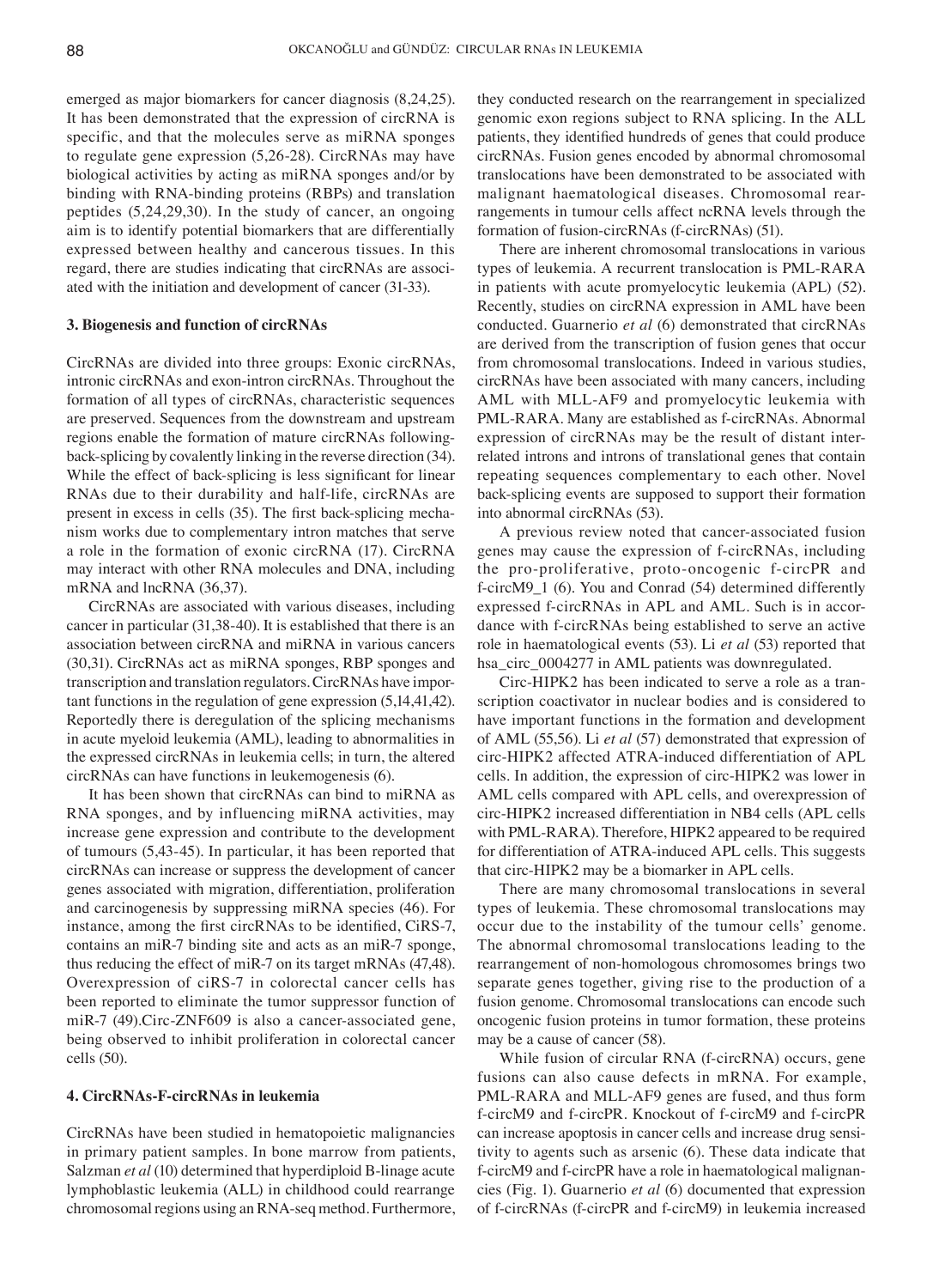

Figure 1. Roles of the PML-RARA and MLL/AF9 fusion genes in the apoptosis and drug of sensitivity of leukemia cells. PML-RARA and MLL-AF9 genes become fused, and f-circM9 and f-circPR are formed. Knockout of f-circM9 and f-circPR may increase apoptosis and drug sensitivity. PML-RARA, promyelocytic leukemia-retinoic acid receptor α; MLL-AF9, mixed lineage leukemia-ALL1 fused gene from chromosome 9; F- fusion; circ, circular RNA.

cell proliferation and clonogenicity. They also showed that the phenotype of cells with silenced f-circRNA was reversed. Thus, these f-circRNAs may have pro-proliferative and proto-oncogenic properties in leukemia. Indeed, it has been documented that f-circRNAs (produced from PML-RARA and MLL‑AF9 fusion genes) have a role in the survival of leukemia cells (6).

The f-circRNAs expressed in human leukemia cells have been associated with disease formation (59). However, the f-circRNA does not cause leukemia alone. Combined expression of F-circM9 and MLL-AF9 fusion protein have been reported to increase proliferation; notably only cells expressing the fusion protein exhibited increased colonies. The expression of f-circRNAs may provide protection for tumour cells in standard leukemia therapy, including against arsenic trioxide, and may also provide survival benefit to leukemic cells during standard leukemia treatment with cytarabine (59).

## **5. Hsa\_circ\_0004277 and leukemia**

Hsa\_circ\_0004277 is located in the region of chromosome 10: 1125950-1126416. WDR37 is the gene symbol of hsa\_ circ\_0004277 (60). WDR37, located on the same chromosome, is the linear isoform of Hsa\_circ\_0004277 (53). This family is associated with apoptosis, signalling pathways and cellular events including the cell cycle (60). Wei *et al* (53) identified hsa\_circ\_0004277 as a target and biomarker in the treatment of AML. When the circRNA-miRNA-mRNA interaction for hsa\_circ\_0004277 has been examined by bioinformatics analysis, it has provided insight into the underlying mechanism of its function in AML. For instance, while hsa\_circ\_0035381, hsa\_circ\_0004136 and hsa\_circ\_0058058 are upregulated, the hsa\_circ\_0017446 and hsa\_circ\_0004277 are downregulated in AML (53). Newly diagnosed cases of AML have been found to exhibit downregulated hsa\_circ\_0004277, while, the expression of hsa\_circ\_0004277 was increased in complete remission cases, and the level once again downregulated in relapsed/refractory cases. These results indicate that hsa\_circ\_0004277 may be used as a diagnostic marker and therapeutic target in AML (53).

## **6. Conclusions and perspectives**

In the current review, we sought to summarize the formation of circRNAs and their characteristics and functional properties, and the roles of the defined pathogenic circRNAs derived from the leukemia fusion genes and hsa\_circ\_0004277 in leukemia cells. Studies on circRNAs for clinical diagnosis and treatment are viewed as a guide for translational and clinical medical developments. Considering the functions and mechanisms of circRNAs, they may be considered among the main topics of cancer research. Research on these molecules may provide insight into the fundamental molecular events involved. The use of circRNAs as diagnostic biomarkers in cases of cancer metastasis may be clinically significant. Different cirRNA expression profiles correlate with clinical features, including tumor stage and recurrence of metastasis, supported by recent RNA‑seq studies (61,62). Additionally, circRNAs are established as being markedly more stable than linear RNAs.

Different expression profiles of circRNAs have been identified in studies on tissues and blood. The expression of circRNAs is different from that of miRNAs and lncRNAs. By combining with various biomarkers, it is possible to model for prognosis and increase the accuracy and specificity of diagnosis (63,64). The consequences of molecular circuits that control cellular differentiation in the hematopoietic system are a topic of study. In haematopoiesis, differentiated cell states can be controlled by transcriptional circuits linked to each other (65). Recent study of f-circRNAs has revealed the oncogenic roles of abnormal circRNAs in leukemogenesis (51). Studies have also shown that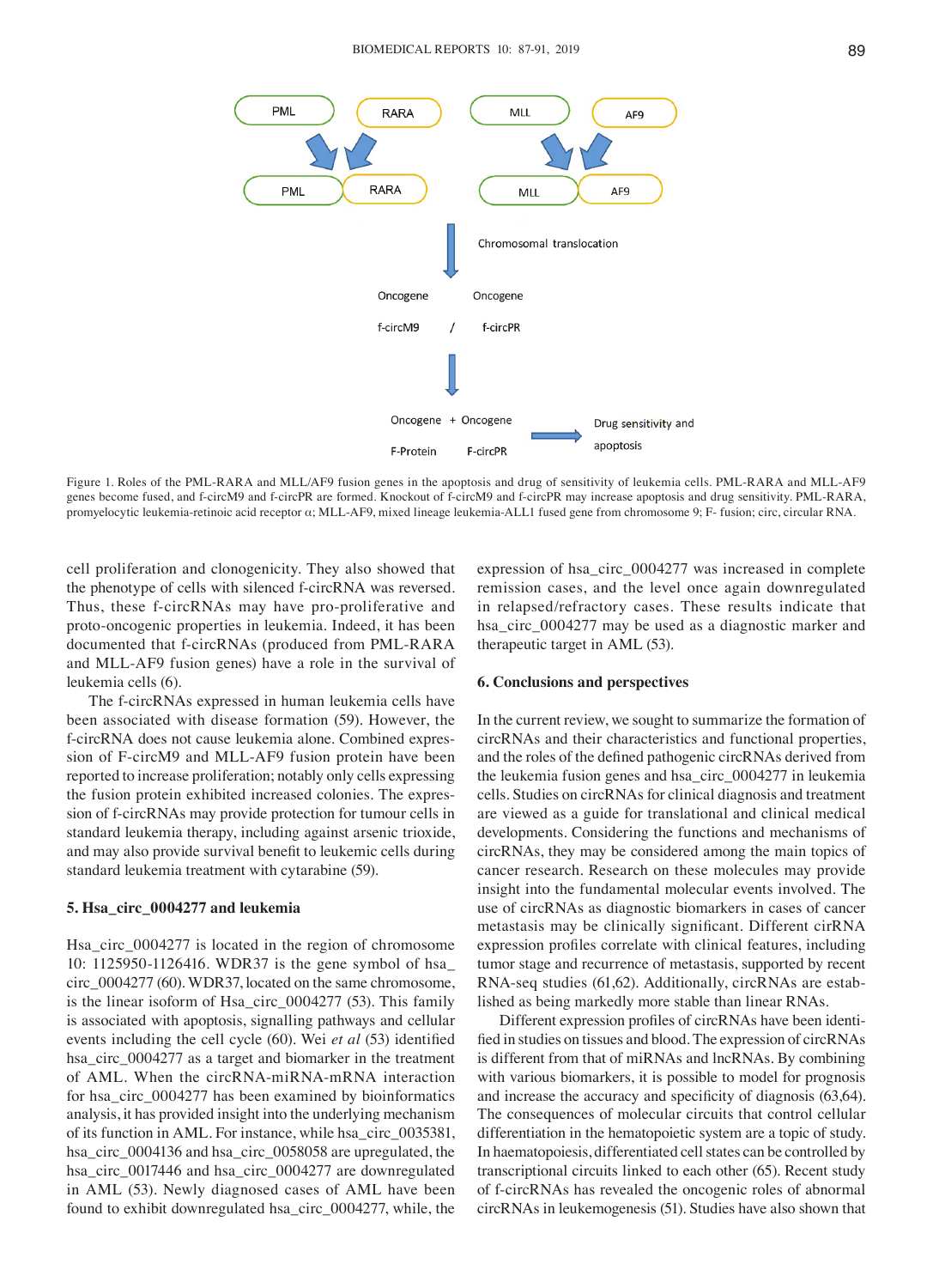circRNAs may be molecular markers in tumours and affect cell death.

CircRNAs have potential in targeted cancer therapy, in that they may be used as a sponge for binding to abnormally expressed regulatory RNAs and proteins (e.g., RBPs), to thus reduce oncogenic activities (66). For instance, certain f-circRNAs have been found to be resistant to chemotherapy in leukemia patients. The knocking out of f-circM9 expression in leukemia cells can lead to apoptosis. In another example, while hsa\_circ\_0004277 showed low expression in newly diagnosed AML patients, no difference was determined in patients following treatment. In patients with recurrent disease, hsa\_circ\_0004277 has been observed to be downregulated (6). For this reason, hsa\_circ\_0004277 may be a diagnostic marker in AML. The overall stability of the circRNAs may be useful in indicating diseases that can be identified by body fluids.

In conclusion, considering the functions and mechanisms of circRNAs, they may be among the main topics in cancer research. In particular, circRNAs may be a diagnostic marker for leukemia. An improved understanding of circRNA biology may provide a guide for novel therapeutic targets.

## **Acknowledgements**

Not applicable.

## **Funding**

Not applicable.

#### **Availability of data and materials**

Not applicable.

## **Authors' contributions**

TBO and CG searched the related literature. TBO wrote the manuscript. All authors discussed the content and contributed to the final manuscript.

#### **Ethics approval and consent to participate**

Not applicable.

## **Consent for publication**

Not applicable.

## **Competing interests**

The authors declare that they have no competing interests.

## **References**

- 1. Warner JR: The economics of ribosome biosynthesis in yeast. Trends Biochem Sci 24: 437-440, 1999.<br>2. Jeck WR, Sorrentino JA, Wang K, Slevin MK, Burd CE, LiuJ, et al.
- 2. Jeck WR, Sorrentino JA, Wang K, Slevin MK, Burd CE, LiuJ, *et al*: Circular RNAs are abundant, conserved, and associated with ALU repeats. RNA 19: 141–157, 2013.
- 3. Sanger HL, Klotz G, Riesner D, Gross HJ and Kleinschmidt AK: Viroids are single-stranded covalently closed circular RNA molecules existing as highly base-paired rod-like structures. Proc Natl Acad Sci USA 73: 3852-3856, 1976.
- 4. Hsu MT and Coca-Prados M: Electron microscopic evidence for the circular form of RNA in the cytoplasm of eukaryotic cells. Nature 280: 339-340, 1979.
- 5. Hansen TB, Jensen TI, Clausen BH, Bramsen JB, Finsen B, Damgaard CK and Kjems J: Natural RNA circles function as efficient microRNA sponges. Nature 495: 384‑388, 2013.
- 6. Guarnerio J, Bezzi M, Jeong JC, Paffenholz SV, Berry K, Naldini MM, Lo‑Coco F, Tay Y, Beck AH and Pandolfi PP: Oncogenic role of fusion-circRNAs derived from cancer-associated chromosomal translocations. Cell 165: 289-302, 2016.
- 7. Memczak S, Papavasileiou P, Peters O and Rajewsky N: Identification and characterization of circular RNAs as a new class of putative biomarkers in human blood. PLoS One 10: e0141214, 2015.
- 8. Bahn JH, Zhang Q, Li F, Chan TM, Lin X, Kim Y, Wong DT and Xiao X: The landscape of microRNA, Piwi‑interacting RNA, and circular RNA in human saliva. Clin Chem 61: 221-230, 2015.
- 9. Szabo L, Morey R, Palpant NJ, Wang PL, Afari N, Jiang C, Parast MM, Murry CE, Laurent LC and Salzman J: Statistically based splicing detection reveals neural enrichment and tissue‑specific induction of circular RNA during human fetal development. Genome Biol 16: 126, 2015.
- 10. Salzman J, Gawad C, Wang PL, Lacayo N and Brown PO: Circular RNAs are the predominant transcript isoform from hundreds of human genes in diverse cell types. PLoS One 7: e30733, 2012.
- 11. Guo JU, Agarwal V, Guo H and Bartel DP: Expanded identification and characterization of mammalian circular RNAs. Genome Biol 15: 409, 2014.
- 12. Memczak S, Jens M, Elefsinioti A, Torti F, Krueger J, Rybak A, Maier L, Mackowiak SD, Gregersen LH, Munschauer M, *et al*: Circular RNAs are a large class of animal RNAs with regulatory potency. Nature 495: 333-338, 2013.
- 13. Zhang Y, Zhang XO, Chen T, Xiang JF, Yin QF, Xing YH, Zhu S, Yang L and Chen LL: Circular intronic long noncoding RNAs. Mol Cell 51: 792-806, 2013.
- 14. Li Z, Huang C, Bao C, Chen L, Lin M, Wang X, Zhong G, Yu B, Hu W, Dai L, *et al*: Exon-intron circular RNAs regulate transcription in the nucleus. Nat Struct Mol Biol 22: 256-264, 2015.
- 15. Shen T, Han M, Wei G and Ni T: An intriguing RNA species - perspectives of circularized RNA. Protein Cell 6: 871-880, 2015.
- 16. Chen LL and Yang L: Regulation of circRNA biogenesis. RNA Biol 12: 381-388, 2015.
- 17. Zhang XO, Wang HB, Zhang Y, Lu X, Chen LL and Yang L: Complementary sequence‑mediated exon circularization. Cell 159: 134-147, 2014.
- 18. Chen I, Chen CY and Chuang TJ: Biogenesis, identification, and function of exonic circular RNAs. Wiley Interdiscip Rev RNA 6: 563-579, 2015.
- 19. Starke S, Jost I, Rossbach O, Schneider T, Schreiner S, Hung LH and Bindereif A: Exon circularization requires canonical splice signals. Cell Reports 10: 103-111, 2015.
- 20. Suzuki H, Aoki Y, Kameyama T, Saito T, Masuda S, Tanihata J, Nagata T, Mayeda A, Takeda S and Tsukahara T: Endogenous multiple exon skipping and back-splicing at the DMD mutation hotspot. Int J Mol Sci 17: E1722, 2016.
- 21. Salzman J, Chen RE, Olsen MN, Wang PL and Brown PO: Cell-type specific features of circular RNA expression. PLoS Genet 9: e1003777, 2013.
- 22. Westholm JO, Miura P, Olson S, Shenker S, Joseph B, Sanfilippo P, Celniker SE, Graveley BR and Lai EC: Genome-wide analysis of drosophila circular RNAs reveals their structural and sequence properties and age-dependent neural accumulation. Cell Reports 9: 1966-1980, 2014.
- 23. Suzuki H, Zuo Y, Wang J, Zhang MQ, Malhotra A and Mayeda A: Characterization of RNase R-digested cellular RNA source that consists of lariat and circular RNAs from pre-mRNA splicing. Nucleic Acids Res 34: e63, 2006.
- 24. Li Y, Zheng Q, Bao C, Li S, Guo W, Zhao J, Chen D, Gu J, He X and Huang S: Circular RNA is enriched and stable in exosomes: A promising biomarker for cancer diagnosis. Cell Res 25: 981-984, 2015.
- 25. Galasso M, Costantino G, Pasquali L, Minotti L, Baldassari F, Corrà F, Agnoletto C and Volinia S: Profiling of the predicted circular RNAs in ductal in situ and invasive breast cancer: A pilot study. Int J Genomics 2016: 4503840, 2016.
- 26. Wang PL, Bao Y, Yee MC, Barrett SP, Hogan GJ, Olsen MN, Dinneny JR, Brown PO and Salzman J: Circular RNA is expressed across the eukaryotic tree of life. PLoS One 9: e90859, 2014. (CrossRef) (PubMed).